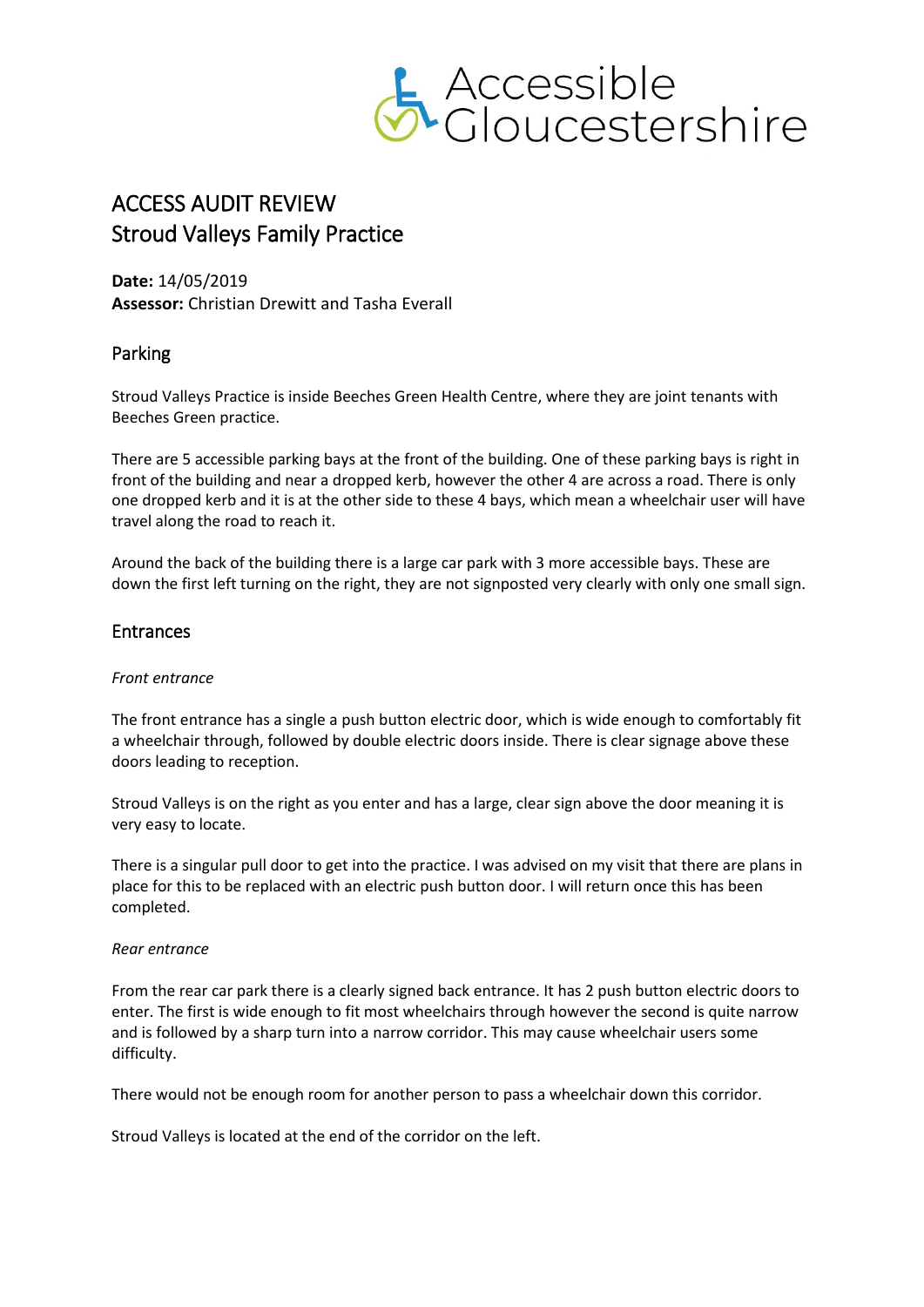# Reception

The reception is immediately in front of you as you enter. There is a bell to ring if there is nobody at the reception desk.

It does not have a lowered counter so is at an unsuitable height for a wheelchair user or person of a smaller stature.

There is an interactive sign in screen to the right of the reception desk. This is quite high and may be a struggle for wheelchair users or people of a smaller stature.

### Waiting area

There is a spacious waiting area to the left of the entrance, which has space for a wheelchair user to wait comfortably without obstructing anyone.

When the GP or nurse is ready, they will come and get patients from the waiting area, or the receptionist is notified they are ready and informs the patient.

#### Consultation rooms

There are consultation rooms both to the left and right of the waiting room. The rooms to the left are down a narrow corridor which may cause an individual with a large wheelchair some difficulty. The rooms to the right, however, have a much more spacious entrance.

I was able to see two consultations rooms on my visit. One was larger than the other, however they were both a decent size and with chairs removed in the smaller one, they would both comfortably fit a wheelchair user with turning space.

None of the consultation rooms have a hoist.

The doors to the consultation rooms are 820mm wide.

There is clear signage from the consultation rooms to the exit.

### Toilet

There is an accessible toilet that is in the main entrance to the building and is shared by both surgeries. There is a sign that directs you down the corridor to the accessible toilet, however this is incorrect as the toilet is in the opposite direction to the sign.

The doorway is 870mm wide and the accessible toilet is well lit and clean.

It is 1460mm x 2280mm which is slightly below minimum requirements.

There is an emergency pull-cord to the right of the toilet that is too high to reach. The lowest pullcord is 78cm from the ground and the highest is 148cm.

There is a hand dryer that is set off quite easily and may cause an individual alarm if they set it off accidentally.